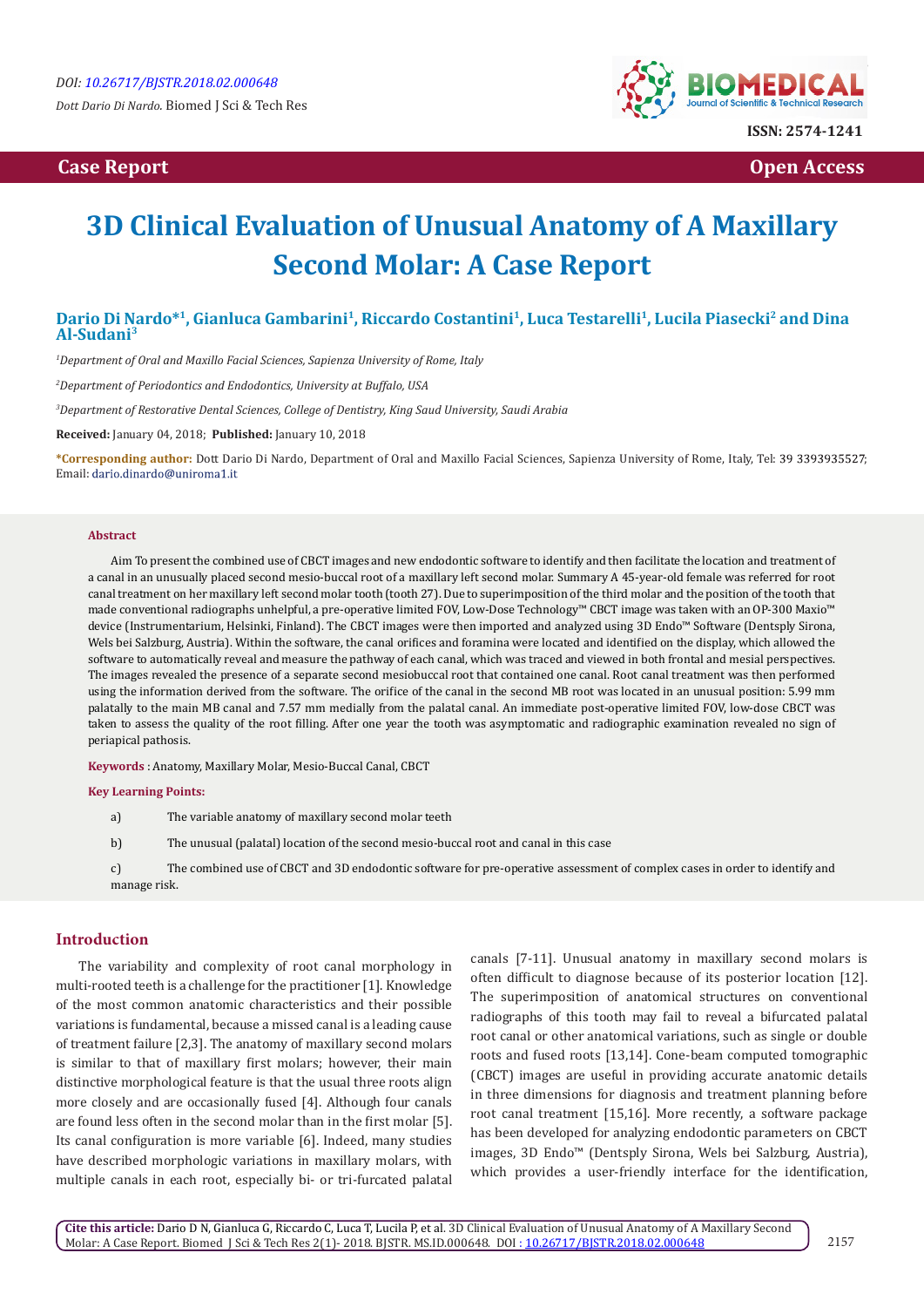visualization and measurement of root canals using a colour coded system for enhanced visualization of the trajectory of each canal.

## **Case Report**



**Figure 1a:** Pre operative traditional radiograph taken by referring dentist with superimposition of the third molar.



**Figure 1b:** Control after one year: traditional radiograph taken by referring dentist.

A 45-year-old female was referred for root canal treatment on her maxillary left second molar (tooth 27). The referring dentists had previously taken an intraoral digital radiograph (Figure 1a) but due to the superimposition of the third molar and position of the tooth a pre-operative limited FOV, Low-Dose Technology™ CBCT image was acquired using an OP-300 Maxio™ device (Instrumentarium, Helsinki, Finland) adopting the following parameters: field of view (FOV): 50x50 mm, spatial resolution: 0.28 mm voxels, 90 kVp and 3.2 mA. A cold pulp sensibility test initiated a response from the patient. No swelling, mobility or tenderness to percussion was recorded. The CBCT images revealed a very unusual anatomy with a second mesial root located palatally. This root was adjacent to the main mesial root in the coronal region, and then diverged palatally; it had its own canal with an independent foramen (Figure 2a) similar to the MB2 canal that would be present in a single mesio-buccal root. To visualize better this unusual configuration and to determine the optimum access cavity design so as to locate all canal orifices, CBCT images were then analyzed using the 3D Endo™ Software. The software was used to crop the area corresponding to the tooth in the axial and para-sagittal planes. Once the tooth was selected, the canal orifices and foramina were located and identified in the next screen. This allowed the software to automatically reveal the pathways of the four canals, which were traced in different colours and viewed in frontal and mesial views (Figure 2b). The software also allowed a virtual access cavity design to be visualised along with the path of insertion of endodontic instruments within the canals (Figures 3a-3b); the number of roots and canals, their lengths and trajectories, and the position of orifices were identified easily. 3D volumetric rendering of the tooth was then performed using the OP-300 Maxio™ imaging software, to compare 3D pre- and post-operative images (Figures 4a-4b).



**Figure 2a:** Axial CBCT image showing distance between second MB canal and MB (5,99 mm) and between second MB canal and palatal canal (7,57 mm).



**Figure 2b:** 3D Endo™ Software image showing virtual access cavity and insertion of endodontic instruments in the four canals.



**Figure 3a:** Images from 3D Endo™ Software showing the different canal trajectories with different colours.



**Figure 3b:** Virtually inserted endodontic instruments inside the four different canals and following their trajectories.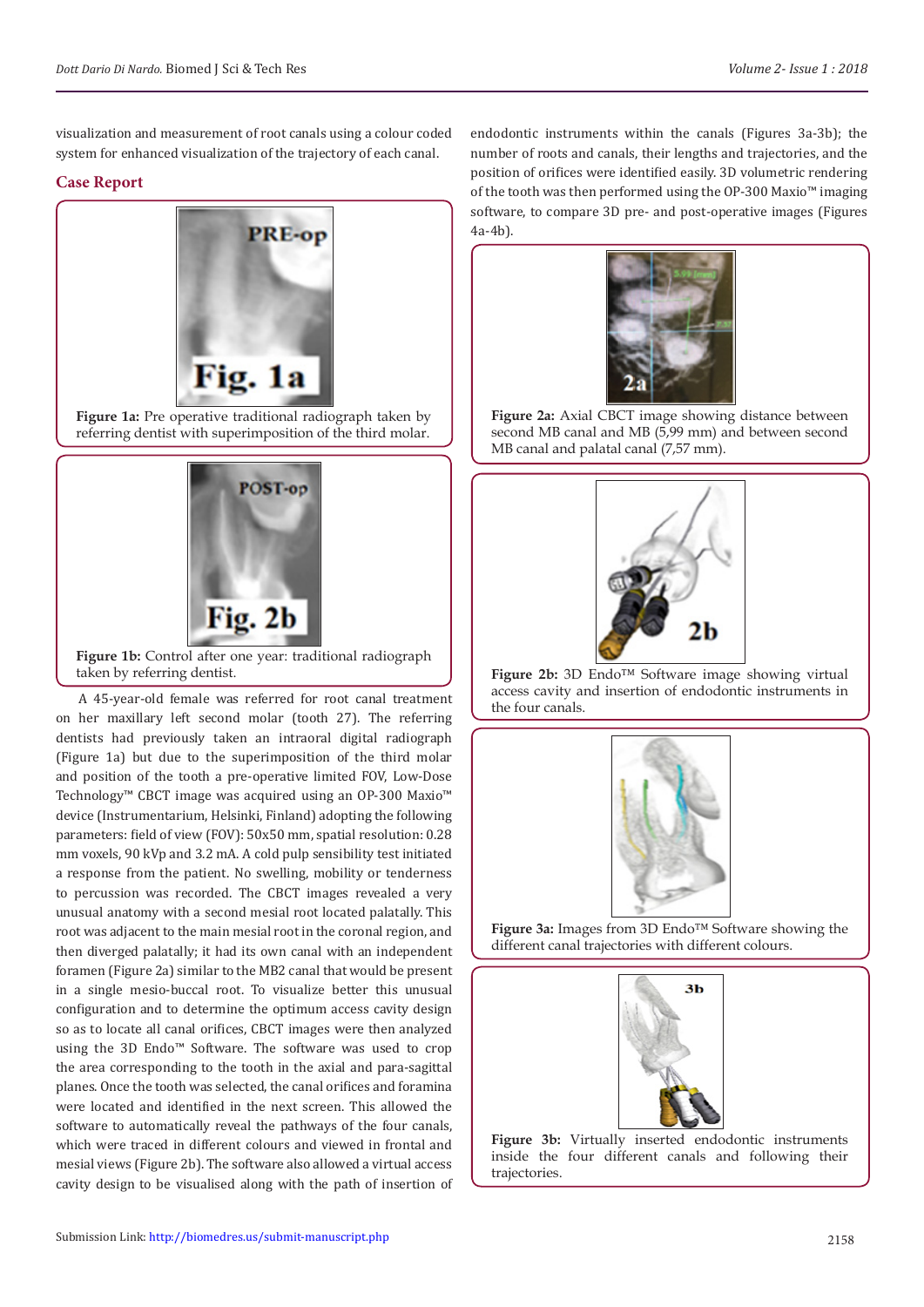

**Figure 4a:** Preoperative 3D reconstruction (rendering) of initial anatomy (4a) showing the unusual root anatomy.



**Figure 4b:** Postoperative 3D rendering after canal obturation showing the four canals properly treated.

Root canal treatment was performed, using NiTi rotary instruments and a warm gutta-percha filling technique. The canal in the unusual second mesial root was located, negotiated and treated. The canal lengths estimated by the software were confirmed using an apex locator (Apex ID, Kerr Endodontics, Orange, Ca, USA). No intra-operative radiograph was taken. A CBCT post-operative limited-FOV low-dose image, using the same parameters, was taken to assess the quality of the root filling and to ensure the entire canal system was treated (Figure 4b). The access cavity was restored using a flowable, high viscosity, bulk composite (SonicFill, Kerr, Bioggio, Switzerland). After one year the patient remained asymptomatic. A digital radiograph (Gendex GXPS-500, Kavo, Biberach, Germany) taken by the referring dentist did not reveal any signs of periapical pathosis (Figure 1b).

#### **Discussion**

A high proportion of treatment failures in maxillary molars occurs due to the impossibility of locating, instrumenting and filling the second MB canal [17,18]. With the result that many studies have evaluated the presence and location of this canal [2,19-21]. Interestingly, no reports on the actual treatment of a second MB root have been published. In the present case, a second mesial root with its own canal was detected in an unusual palatal position (Figure 2a); such a palatal orifice could have been missed without the use of 3D imaging. The CBCT images and 3D Endo™ Software facilitated the rapid detection of this key morphological feature and allowed the ideal access cavity design for locating and treating all four canals to be visualised pre-operatively. Each CBCT image was equivalent to half the radiation dose compared to an intraoral nondigital radiograph [22]. The 3D rendered images clearly revealed that this root was fused to the main MB root in the coronal region and that the canals in each root had an independent foramen (Figure. 3-4). Post-operative 3D rendered images confirmed the four canals had been shaped and filled, in a more detailed and clear way than traditional radiographs (Figure 1b) For maxillary molars, the usual way of assessing tooth anatomy in case reports has been via periapical radiographs, whereas the more popular method in

morphological studies has been CBCT [4]. In a CBCT study [24]. The second MB canal was identified in 48% of the cases, and it was located 2.2  $\pm$  0.54 mm palatally and 0.98  $\pm$  0.35 mesially to the first MB canal. In another study, it was located 2 mm palatally and 1 mm mesially to the first MB canal [5]. In the present case, the orifice of the canal in the second mesial root was located in a very unusual position: 5.99 mm palatally (0.3 mm mesially) to the main MB canal orifice and 7.57 mm mesially from the palatal canal (Figure 2a). On the contrary, the MB, DB and palatal canal orifices were located in the usual position for maxillary molars. Second MB canals can often be managed successfully with the aid of a dental operating microscope [25]. However, the search for its orifice is usually limited to a few millimetres palatally and mesially from the main MB canal: the rationale being to avoid unnecessary weakening of the mesial marginal ridge and palatal cusp. In the present case, an intraoral radiograph did not provide sufficient information for the identification and location of the second mesial root and canal, due to the superimposition of anatomical structures and the impacted third molar.

## **Conclusion**

The use of low-dose CBCT images and new 3D Endo™ Software, allowed rapid, simple and precise preoperative assessment of the second mesial root and canal, thus increasing the quality and outcome of the treatment by avoiding further complications related to a missed root and canal.

## **References**

- 1. [Fakhari E, Shokraneh A \(2013\) A Maxillary Second Molar with Two](https://www.ncbi.nlm.nih.gov/pmc/articles/PMC3977543/) [Separate Palatal Roots: A Case Report.](https://www.ncbi.nlm.nih.gov/pmc/articles/PMC3977543/) Journal of Dentistry 14(2): 87-89.
- 2. [Blattner TC, George N, Lee CC, Kumar V, Yelton CD \(2010\) Efficacy of](https://www.ncbi.nlm.nih.gov/pubmed/20416435) [cone-beam computed tomography as a modality to accurately identify](https://www.ncbi.nlm.nih.gov/pubmed/20416435) [the presence of second mesiobuccal canals in maxillary first and second](https://www.ncbi.nlm.nih.gov/pubmed/20416435) [molars: a pilot study. Journal of Endodontics 36\(5\): 867-870.](https://www.ncbi.nlm.nih.gov/pubmed/20416435)
- 3. [Eskandarinezhad M, Ghasemi N \(2012\) Nonsurgical endodontic](https://www.ncbi.nlm.nih.gov/pmc/articles/PMC3445319/) [retreatment of maxillary second molar with two palatal root canals: a](https://www.ncbi.nlm.nih.gov/pmc/articles/PMC3445319/) [case report. Journal of Dental Research, Dental Clinics, Dental Prospects](https://www.ncbi.nlm.nih.gov/pmc/articles/PMC3445319/) [6\(2\): 75-78.](https://www.ncbi.nlm.nih.gov/pmc/articles/PMC3445319/)
- 4. [Ghasemi N, Rahimi S, Shahi S, Samiei M, Frough Reyhani M, et al.\(2017\)](https://www.ncbi.nlm.nih.gov/pmc/articles/PMC5282370/) [A Review on Root Anatomy and Canal Configuration of the Maxillary](https://www.ncbi.nlm.nih.gov/pmc/articles/PMC5282370/) [Second Molars. Iranian Endodontic Journal Winter 12\(1\): 1-9.](https://www.ncbi.nlm.nih.gov/pmc/articles/PMC5282370/)
- 5. [Zhang R, Yang H, Yu X, Wang H, Hu T, et al. \(2011\) Use of CBCT to identify](https://www.ncbi.nlm.nih.gov/pubmed/21091495) [the morphology of maxillary permanent molar teeth in a Chinese](https://www.ncbi.nlm.nih.gov/pubmed/21091495) [subpopulation. International Endodontic Journal Feb;44\(2\), 162-169.](https://www.ncbi.nlm.nih.gov/pubmed/21091495)
- 6. [Alrahabi M, Sohail Zafar M \(2015\) Evaluation of root canal morphology](https://www.ncbi.nlm.nih.gov/pmc/articles/PMC4476355/) [of maxillary molars using cone beam computed tomography. Pakistan](https://www.ncbi.nlm.nih.gov/pmc/articles/PMC4476355/) [Journal of Medical Sciences 31\(2\): 426-430.](https://www.ncbi.nlm.nih.gov/pmc/articles/PMC4476355/)
- 7. [Baratto-Filho F, Fariniuk LF, Ferreira EL, Pecora JD, Cruz-Filho AM, et](https://www.ncbi.nlm.nih.gov/pubmed/12449032) [al.\(2002\) Clinical and macroscopic study of maxillary molars with two](https://www.ncbi.nlm.nih.gov/pubmed/12449032) [palatal roots. International Endodontic Journal 35\(9\): 796-801.](https://www.ncbi.nlm.nih.gov/pubmed/12449032)
- 8. [Barbizam JV, Ribeiro RG, Tanomaru Filho M \(2004\) unusual anatomy of](https://www.ncbi.nlm.nih.gov/pubmed/15329575) [permanent maxillary molars. Journal of Endodontics 30\(9\): 668-671.](https://www.ncbi.nlm.nih.gov/pubmed/15329575)
- 9. [Holderrieth S, Gernhardt CR \(2009\) Maxillary molars with morphologic](https://www.ncbi.nlm.nih.gov/pubmed/19567335) [variations of the palatal root canals: a report of four cases. Journal of](https://www.ncbi.nlm.nih.gov/pubmed/19567335) [Endodontics 35, 1060-1065.](https://www.ncbi.nlm.nih.gov/pubmed/19567335)
- 10. [Qun L, Longing N, Qing Y, Yuan L, Jun W, et al. \(2009\) A case of asymmetric](https://www.ncbi.nlm.nih.gov/pubmed/19417870) [maxillary second molar with double palatal roots. Quintessence](https://www.ncbi.nlm.nih.gov/pubmed/19417870) [International 40\(4\): 275-276.](https://www.ncbi.nlm.nih.gov/pubmed/19417870)